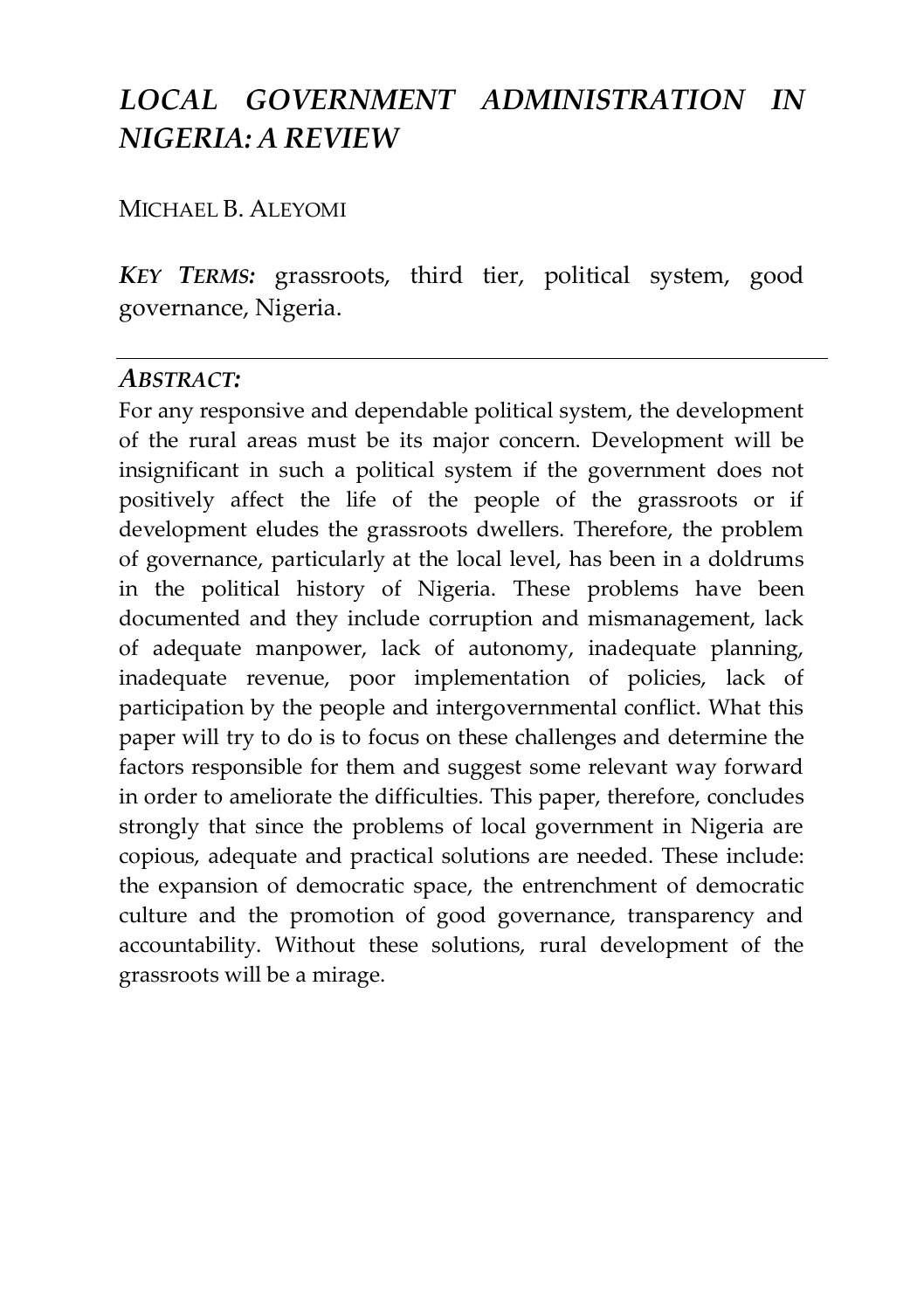#### **INTRODUCTION**

The importance of the creation of local government anywhere in the world reveals the need to aid development at the grassroots. The establishment of such areas is geared to play vital social, political and economic roles for the overall development of the country. The realization of this important fact coupled with the desire to bring the government nearer to the people (most especially people in the rural areas) has prompted the Federal Government of Nigeria to introduce a number of significant reform measures to local government administration, particularly since 1976. The local government reforms of that year made some fundamental changes in the structure, functions and finances of local government cum useful points of reference for successive governments for subsequent reform programmes that have been introduced in Nigeria. The 1976 reforms clearly defined the power and functions of local government and made them the third tier of government with enhanced prestige and responsibilities. The purpose of the reforms was to bring about the development of the rural areas.

However, the increased responsibilities of local governments in recent times seem not to be adequately matched by their financial resources. This has been manifested in the inability of most–if not all of them—to perform satisfactorily in their new tasks such as the establishment and payment of primary schools, teaching and nonteaching staff, provision of primary health care, and building of roads. It is now 36 years since its promulgation. As important as this tier of government has been, there seem to be some hurdles that have tamed its performance and functions in recent times. These problems involve the undue interference of federal and state governments (which is political in nature), bribery and corruption, and ill-trained and unqualified personnel to mention a few.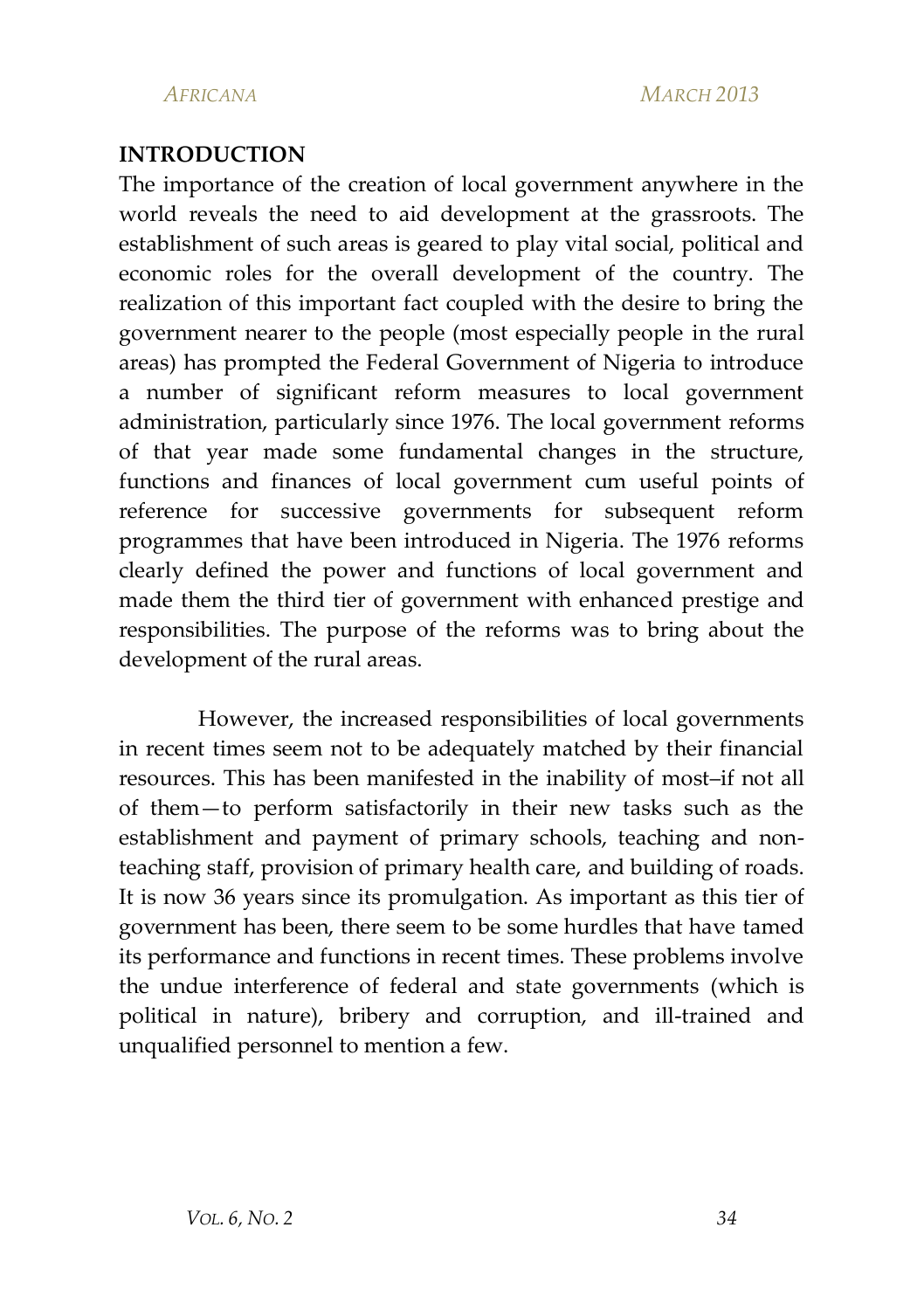#### **THE CONCEPT OF LOCAL GOVERNMENT**

Conceptualizing local government, like others in the social sciences, is not easy; it is difficult to have a universally acceptable definition for this concept in developing and developed countries of the world. Consequently, Ovwasa (1995) has opined that the meaning attached to local government varies from country to country and, more frequently, it has become the purpose for which local government is created. However, the concept of local government involves a philosophical commitment to democratic participation in the governing process at the grassroots level. This implies legal and administrative decentralization of authority, power and personnel by a higher level of government to a community with a will of its own, performing specific functions as within the wider national framework. A local government is, at the grassroots level of administration, meant for meeting the peculiar needs of the people (Agagu, 1997:18). Appadorai (1975:287) sees local government as government by the popularly elected bodies charged with administrative and executive duties in matters concerning the inhabitants of a particular district or place.

Local or grassroots government may be defined as having been established by law to perform specific functions within defined areas. A complex nation like Nigeria, with its many ethnic groups within a divergent and diverse culture, requires a high degree of decentralization, which they accomplish by creating local government authorities. Looking at the existence and relevance of local government, Ayo (2005) believes that local government is a territorial non-sovereign community possessing the right level of necessary organization to regulate its own affairs. Local government can be viewed as a legal personality with sufficient but limited powers of control over its staff, finances and funds (Amao, 2002).

Arising from our observation above, many definitions of local government have been suggested by different authors. As Ovwasa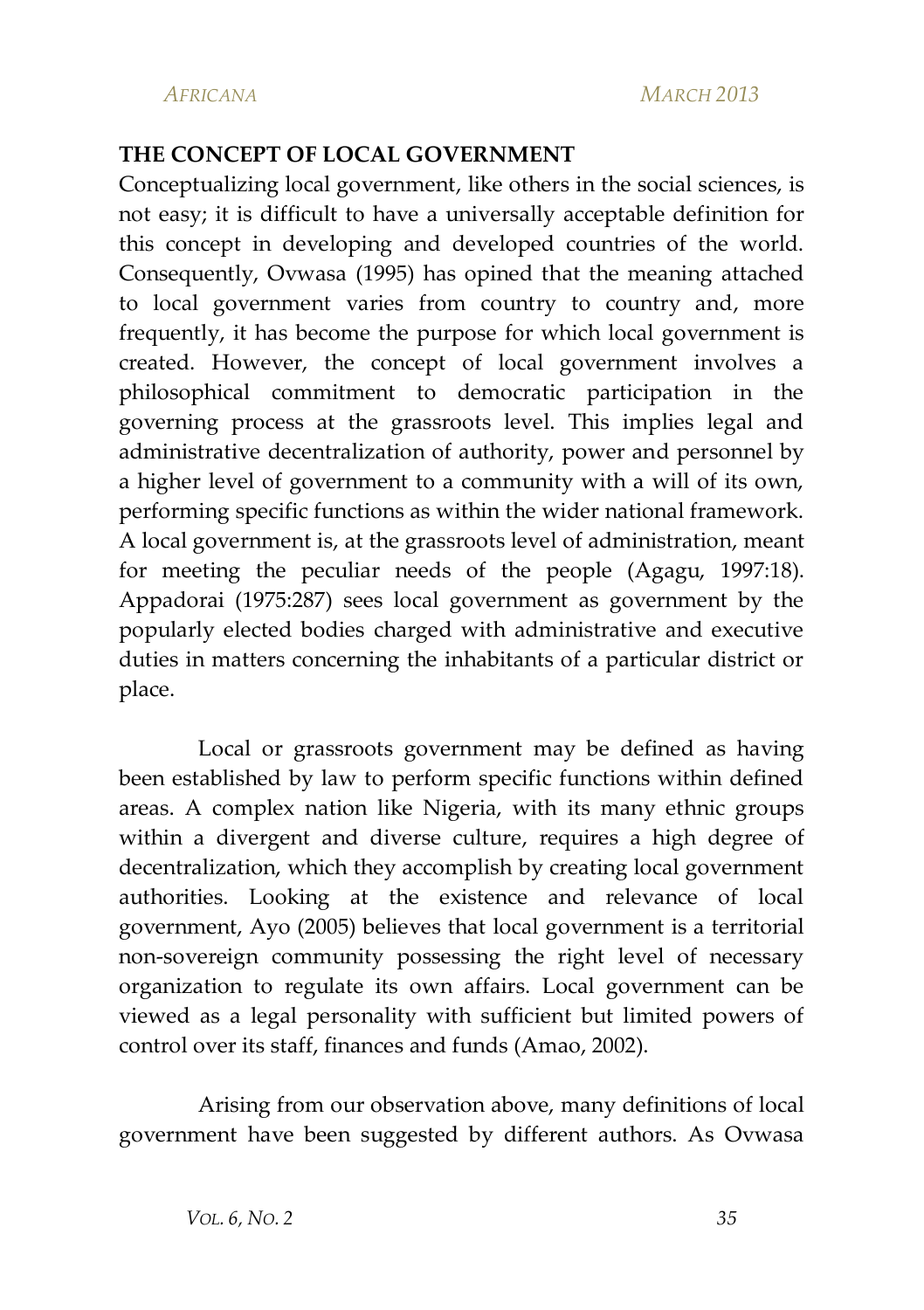(2004) analyzed elsewhere, local government has been defined as a subdivision of a nation (unitary country) and state (federal system) which has substantial authority to extract labour and impose tax over its jurisdiction. The council of such local government is constituted by law, and membership is either elected or selected. Ovwasa summarized the definitions of local government with the following observations:

- i. Local government is created by law
- ii. It has a representative government
- iii. It is a lower level of government and it has a legal personality with the power to impose taxes in its areas of jurisdiction or competence, but with limited autonomy.

Local governments, at least in principle, deal with grassroots politics, i.e. keeping law and order, basic sanitation, constructing and maintaining local roads, supplying water, administering local schools, providing skill training and employment for residents, et cetera. However, community development is the process or effort of building communities on a local level with emphasis on building the economy, forging and strengthening social ties, and developing the non-profit sector. These are aimed at improving the quality of life of the people in the community. Are local government administrators in Nigeria performing their functions? If not, what are the obstacles? Before we delve into the problems of local government, let us attempt to look at its evolution in order to foster our understanding of the salient issues being raised in this paper.

#### **EVOLUTION OF LOCAL GOVERNMENT SYSTEMS IN NIGERIA**

The history of local government systems in Nigeria dates back to colonial days. The name, structure and composition have experienced different changes over the years. During the 1930s and 1940s, for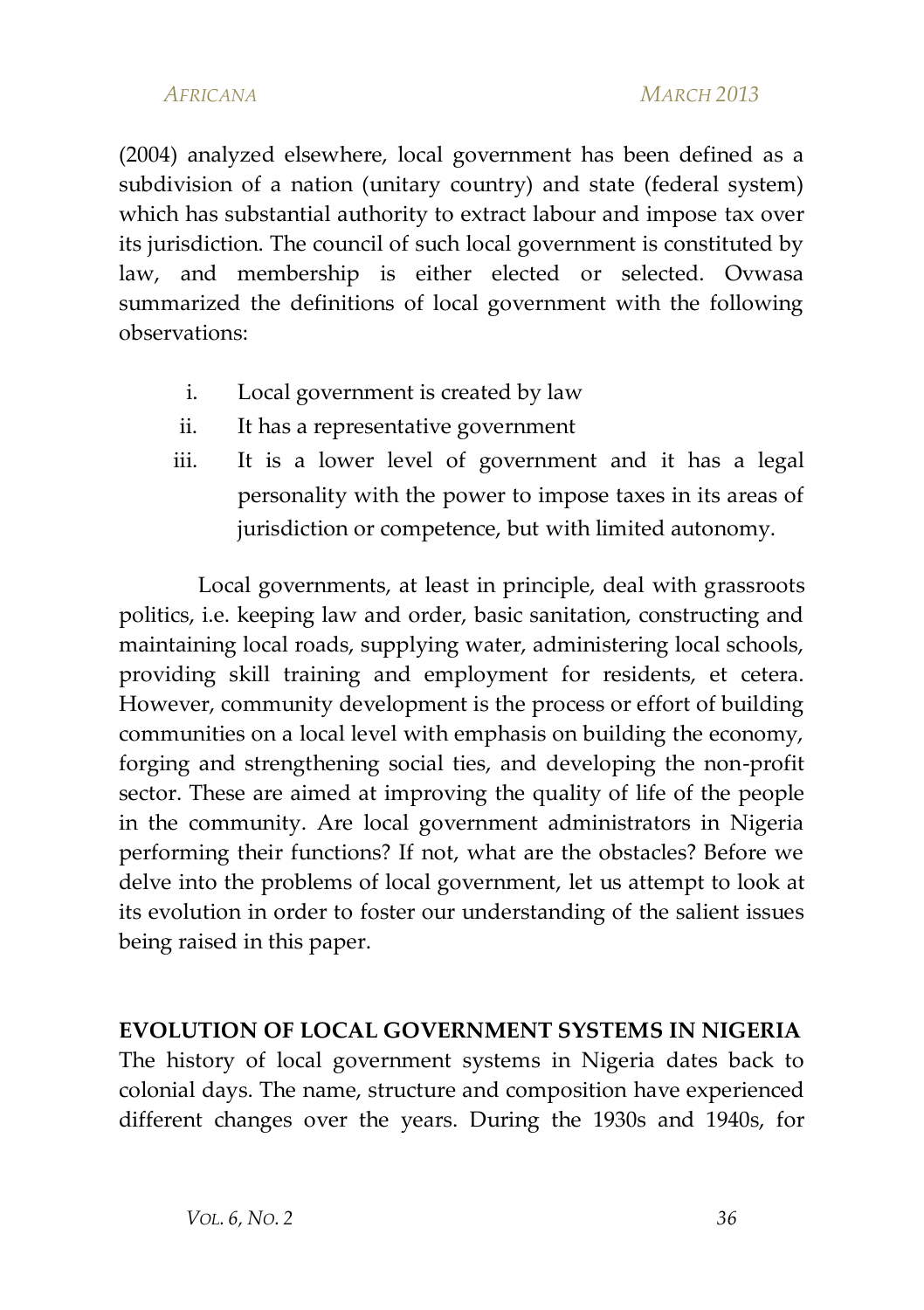instance, local government was known as chief-*in*-council and chief*and*-council, where traditional rulers were given pride of place in the scheme of things. In the 1950s, elections were introduced according to the British model in the western and eastern parts of the country with some measure of autonomy in personnel, financial and general administration (Nwabueze, 1982:20-21). It was on this premise that the rising tide of progress, growth and development experienced in the local governments in these areas was based. The pace of this development was more noticeable in the south than in the north.

During this period, heterogeneity was the hallmark of local government as there was no uniformity in the system and the level of development was also remarkably different. The introduction of the 1976 reforms by the military administration of General Obasanjo brought about uniformity in the administrative structure of the system. The reforms introduced a multi-purpose single-tier local government system (Ajayi, 2000:70). Efficient systems of native administration had existed in the various parts of Nigeria before the coming of the Europeans (Olatunbosun 1998). This was particularly the case in the northern and western parts of Nigeria, where the existing systems of traditional administration provided the colonial authorities with a much-needed workable basis for introducing the indirect rule system of governance, first in the Northern Protectorate and later in the Southern Protectorate.

Between 1900 and 1950, the Nigerian colonial authorities consisted mainly of traditional office holders whose main functions, according to Kareem (2005), were to maintain law and order and generally act as agents for the colonial government by providing certain basic services in their respective localities. With the pressure generated by the nationalist struggle for democratization and self-rule that emerged in the 1950s, more modern local government councils with elected members increased responsibilities and enhanced financial status. However, the local government councils suffered a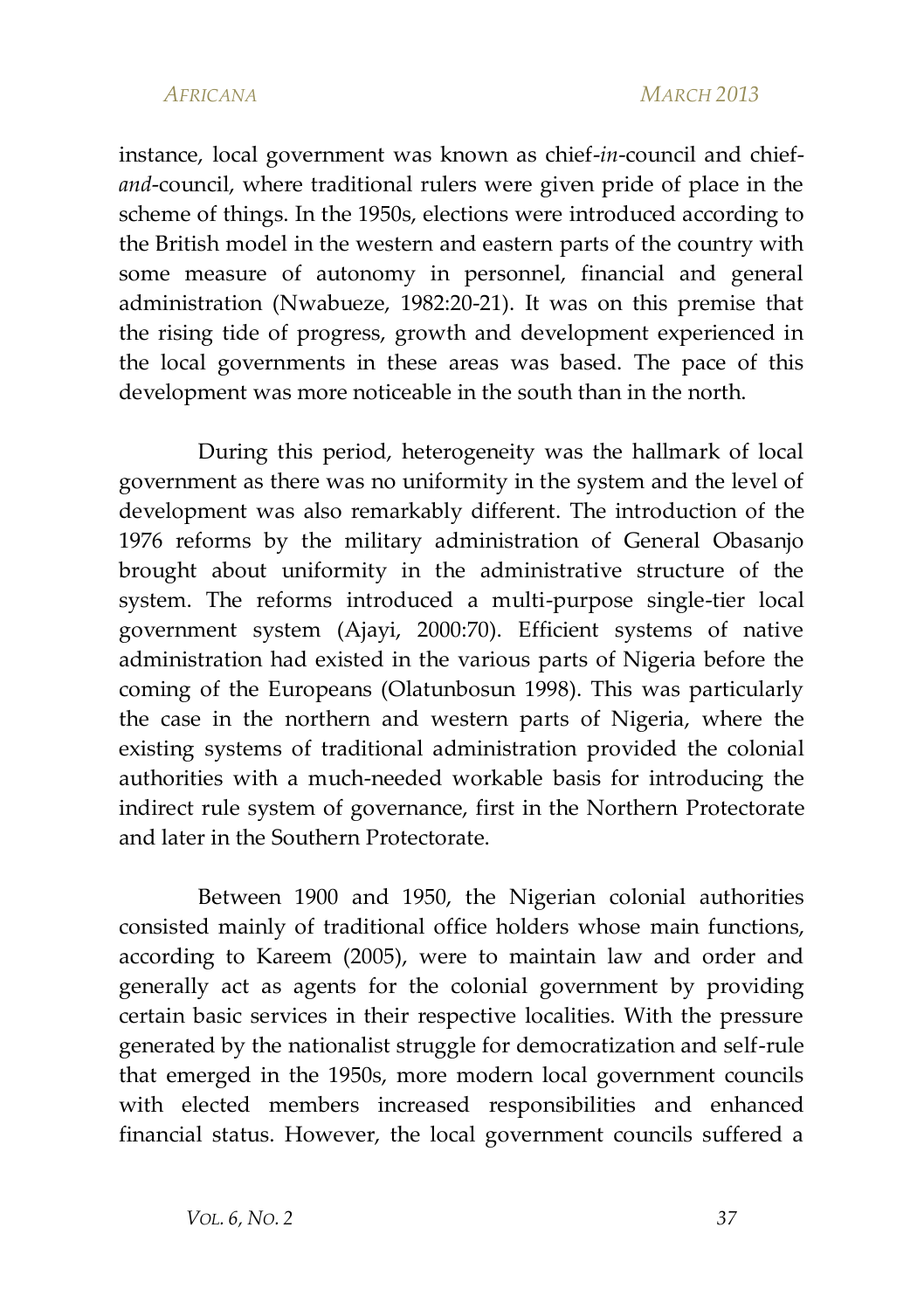decline in status in the 1960s and early 1970s due to their inability to perform their functions up to expectation. Since 1976, however, a number of reforms have been introduced at the national level with the objective of transforming a local government into a separate tier, with clearly defined and enhanced responsibility, improved financial status and more development-oriented and viable structural rearrangements.

The beginning of the democratization of local government administration with the introduction of non-traditional elected or selected members can be traced back to the 1950s. The elected members constituted about seventy-five percent of the council membership. However, according to William (1994), the military government dissolved all the elected members in 1966 and their functions were taken over by councilors, some nominated by the respective military governors and some by traditional rulers. By 1975, the number of local government authorities in eight states (excluding the four states in the east and mid-west) was 113 and later increased to 301; in 1988 it rose to 442. Due to more agitation, it increased to 454 in 1989 and then 589 in 1991. Following the state creation in 1996, local government is presently 774 including the FCT.(Kareem 2005). No public institution in Nigeria has been so subjected to frequent reforms than local government. Almost all successive administrations in Nigeria introduce one administrative change or another. Apart from the celebrated 1976 reforms, state government officials have also introduced various manipulations. For instance, in Ekiti state, the tenure of elected local government officials was reduced to two years, while some three years. In the southwest, except for Lagos, a caretaker committee was introduced in 2003 immediately after the general elections. In a similar vein in June 2007, some state governments dissolved their local councils and appointed caretaker committees to steer the affairs of the council prior to the conduct of elections. In July 2011, the Kogi State government dissolved the elected local government chairmen and directed all the DLGs to take over the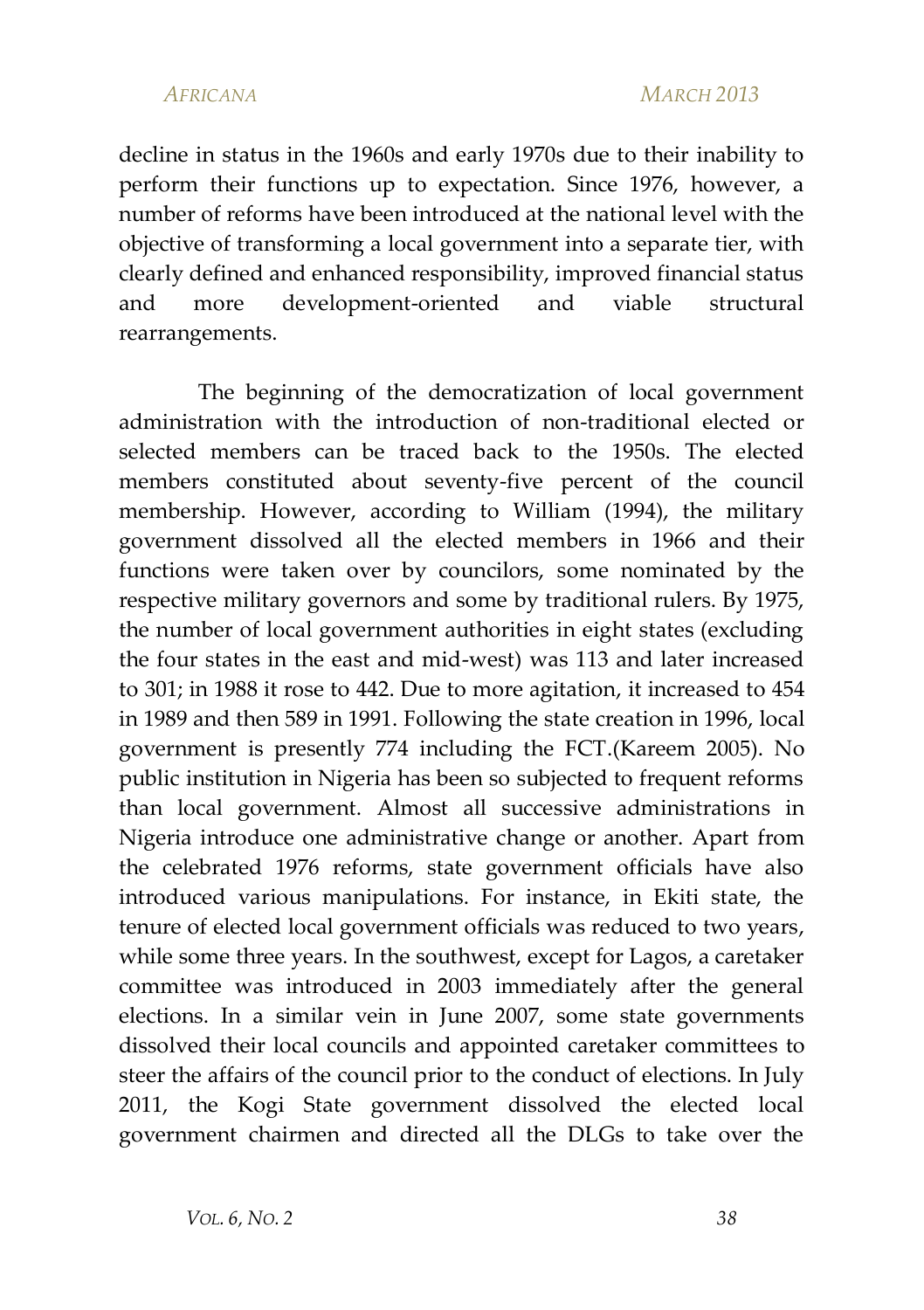affairs. In essence, it has become almost fashionable in Nigeria for an incumbent administration to introduce one change or another in the institution. So far the local government system in Nigeria has not been stable and thus its future remains bleak, uncertain and insecure.

# **What are the reasons for the creation of local government in Nigeria?**

Many reasons, ranging from the political to the socio-economic, have been given for the creation of local government. . These reasons have been captured by section 7(2) of the 1999 Constitution (as amended) by the following words:

> The person authorized by law to prescribe the area over which a local government council may exercise authority shall:

> > (1) Define such an area as clearly as practicable

(2) Ensure, to the extent to which it may be reasonably justifiable, that, in defining such areas, attention is paid to:

- the common interest of the community in the area
- the traditional association of the community, and
- its administrative convenience

In summary, the following are the purposes for the creation of local governments:

#### **1. Grassroots participation in governance**

One of the major reasons for the creation of local government in Nigeria is to bring governance closer to the people. Participation by the citizens-in-governance is one of the underlying precepts of democracy and the modern notion of government. This is done through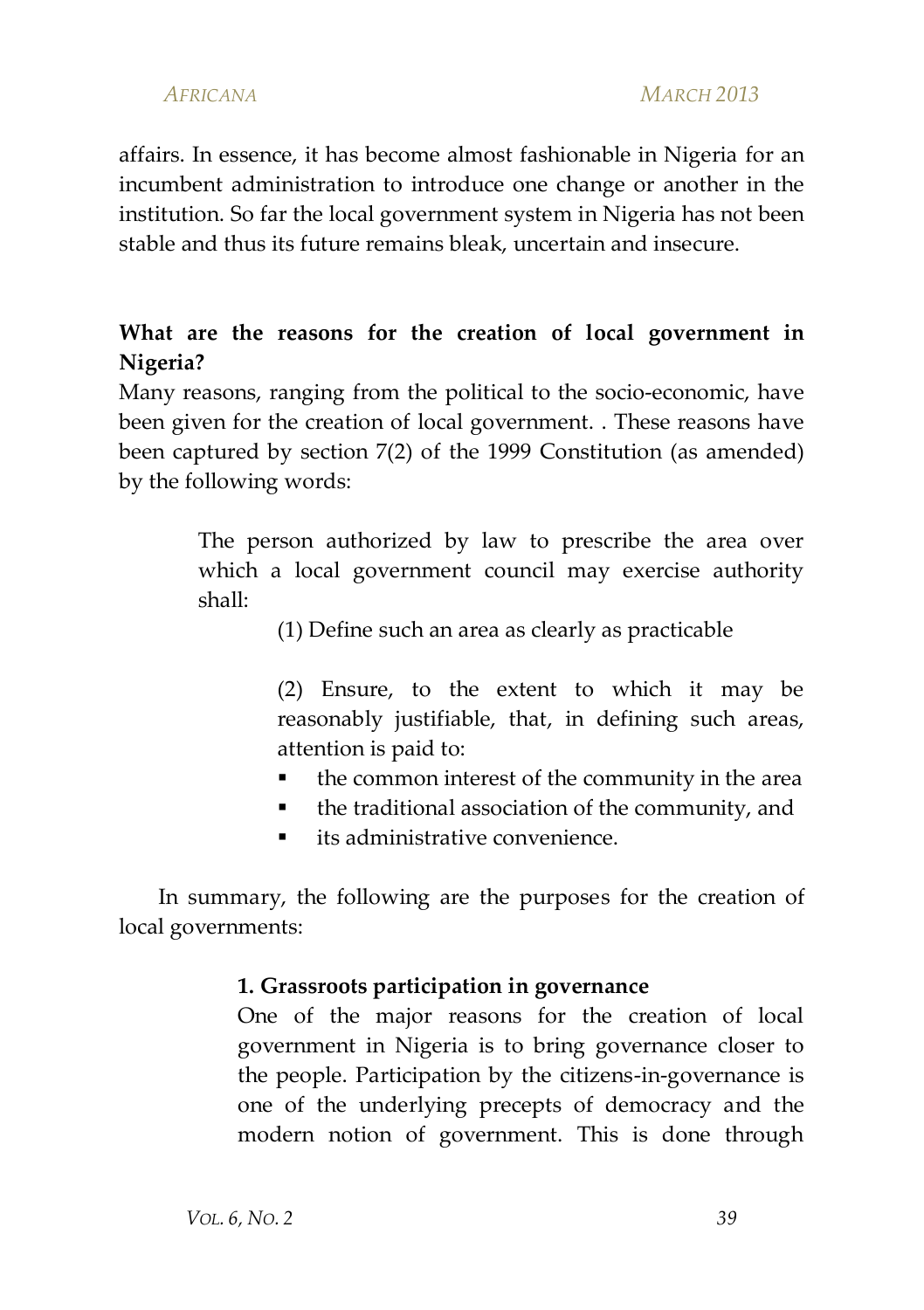participation in the electoral processes and decisionmaking in the local communities. For this reason, local governments also serve as political incubators for budding politicians. They afford future leaders the opportunity to undergo political training (See section 7 of the Constitution of the Federal Republic of Nigeria 1999).

#### **2. Administrative convenience**

Local governments are created for administrative practicality and suitability. There are many functions that will be cumbersome for the State and Federal Governments to perform because of the distance separating them and the people. Such functions can be best and effectively performed by the local government, e.g. collection of rates, radio and television licenses, and the registration of births, deaths and marriages. Local government is also created to serve as the presence of the federal and state governments amongst the local people and as a channel through which policies are communicated and implemented.

### **3. To provoke development**

Local governments are created to bring about meaningful development in the rural areas. As agents of rural development, they are to use the funds made available to them by both federal and state governments and their internally generated revenue to improve on the lives of the people within their areas of operation through the following economic development in line with section 7(3&4) of the Constitution:

a. Initiating and attracting developmental projects to the local government such as provision of access roads, water and rural electricity;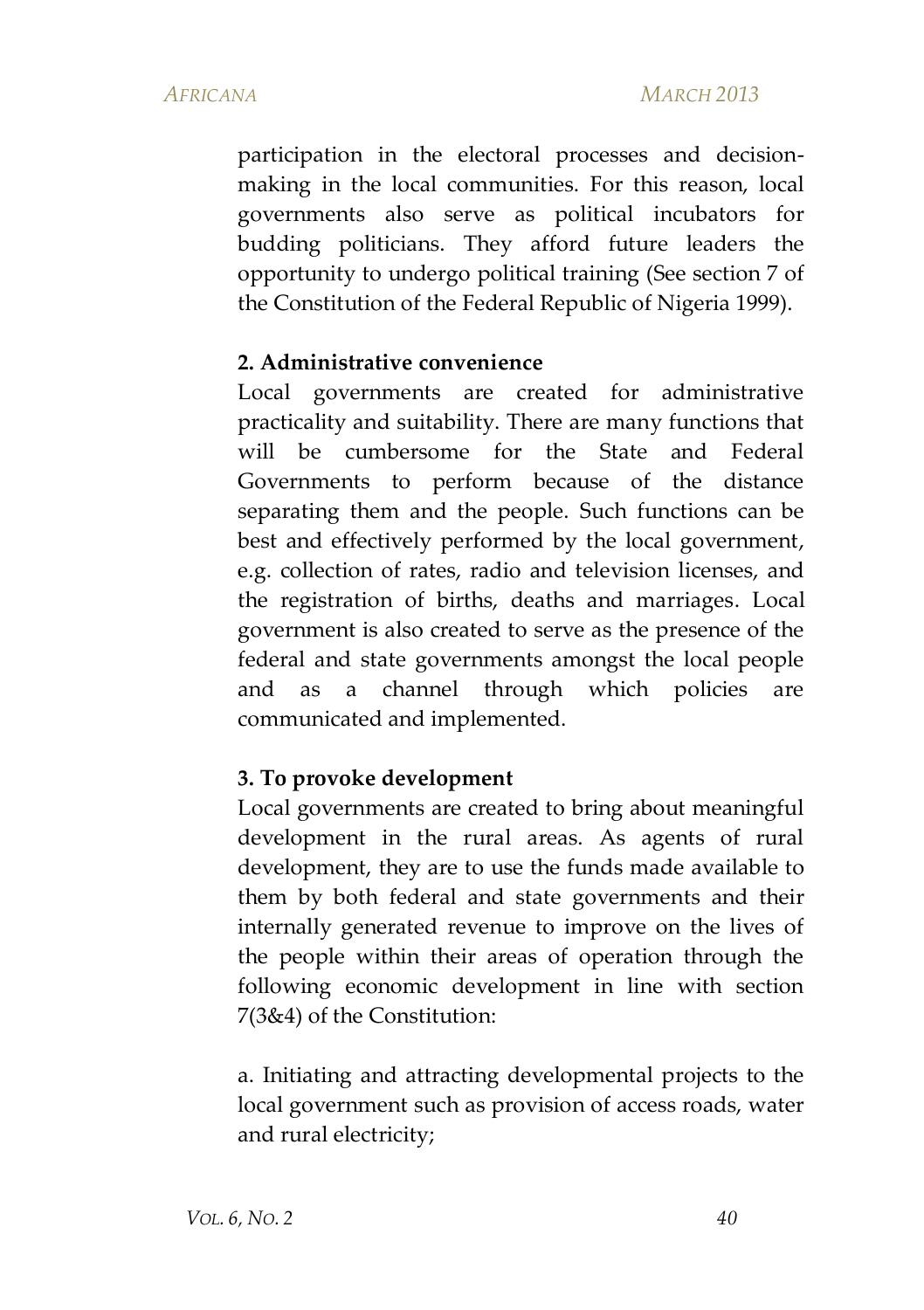b. Sustaining livelihoods through the provision of credit facilities for agriculture, arts, crafts and small scale business; and

c. Encouraging the formations of cooperative societies and other economic groupings.

#### **4. Preserve the heritage and common interest of the people**

The creation of Local Government is intended to bring people of common heritage or ancestry together as a political unit to further their interest and increase their participation in government business. In Nigeria today, there are over 250 ethnic groups with diverse cultures and tongues. These ethnic groups are further divided into communities. These communities form the constituents of most Local Governments in Nigeria. By carving out Local Governments amongst people of the same community, government is preserving such long 'traditional association' and using same to foster the interest of the people concerned.

#### **The Hurdles of Local Government in Nigeria**

As we have rightly noted, the problems of local government in Nigeria have been documented. These include inadequate planning, poor implementation of policies, inadequate revenue, corruption and mismanagement, lack of adequate manpower, lack of autonomy, lack of participation by the people and intergovernmental conflict (Adamolekun, 1983; Orewa, 1991). The history of local government in Nigeria shows that there are problems of governance. Various efforts have been made by government to reform the system and increase participation of the people. Despite these justifications, the third tier of government appears not to have justified the reasons for which it was established; instead, it has been in the doldrums. Why has local government failed in its expectations? How can these problems be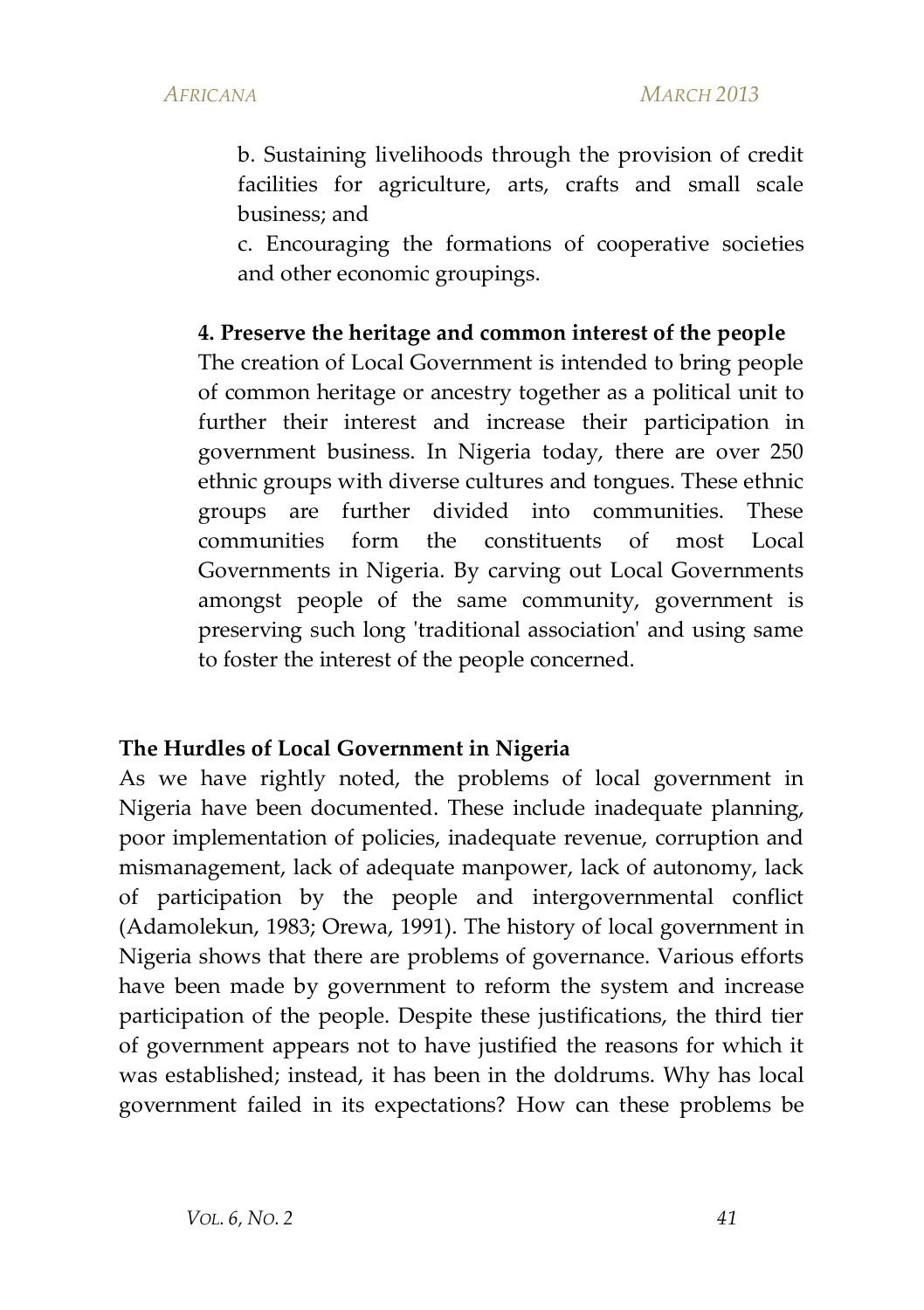addressed and solved? These concerns will be addressed in the remaining part of this paper.

### **Financial Constraints**

As much as the local governments may have rich programmes for execution, the financial means of doing so is not present. Revenue is by far lower than what is required in many cases. The economic and financial profile of the local governments in Nigeria is very poor compared to the developmental projects they are expected to carry out, despite the increase in the total amount of funds made to them since the early 1990s. Here, the situation is connected to and exacerbated by a high rate of mismanagement and the embezzlement of these funds. The corrupt officials of these councils divert money meant for some projects to their personal purses.

#### **Shortage of Skilled Workers/Personnel**

Inadequacy of trained and skilled administrative, technical and professional personnel renders local governments in Nigeria, with the exception for some few in the southern states, ineffective and inefficient in the performance of their constitutional rights. Reasons opined for this include the low image of local government in the mind of the professionals; questionable, subjective and sentimental manners of recruitment cum low or no incentive; and the threats and fear of retrenchment to junior workers, which has derailed their psychological balance and affected their efficiency and output.

### **Lack of Autonomy**

Unnecessary political interference from state and federal governments is another constraint plaguing local government authorities in Nigeria. There is a high level of external influence and intrusion in local affairs by other tiers of government, which is worrisome and needs urgent attention. The future of local government is not guaranteed in a situation whereby the state governor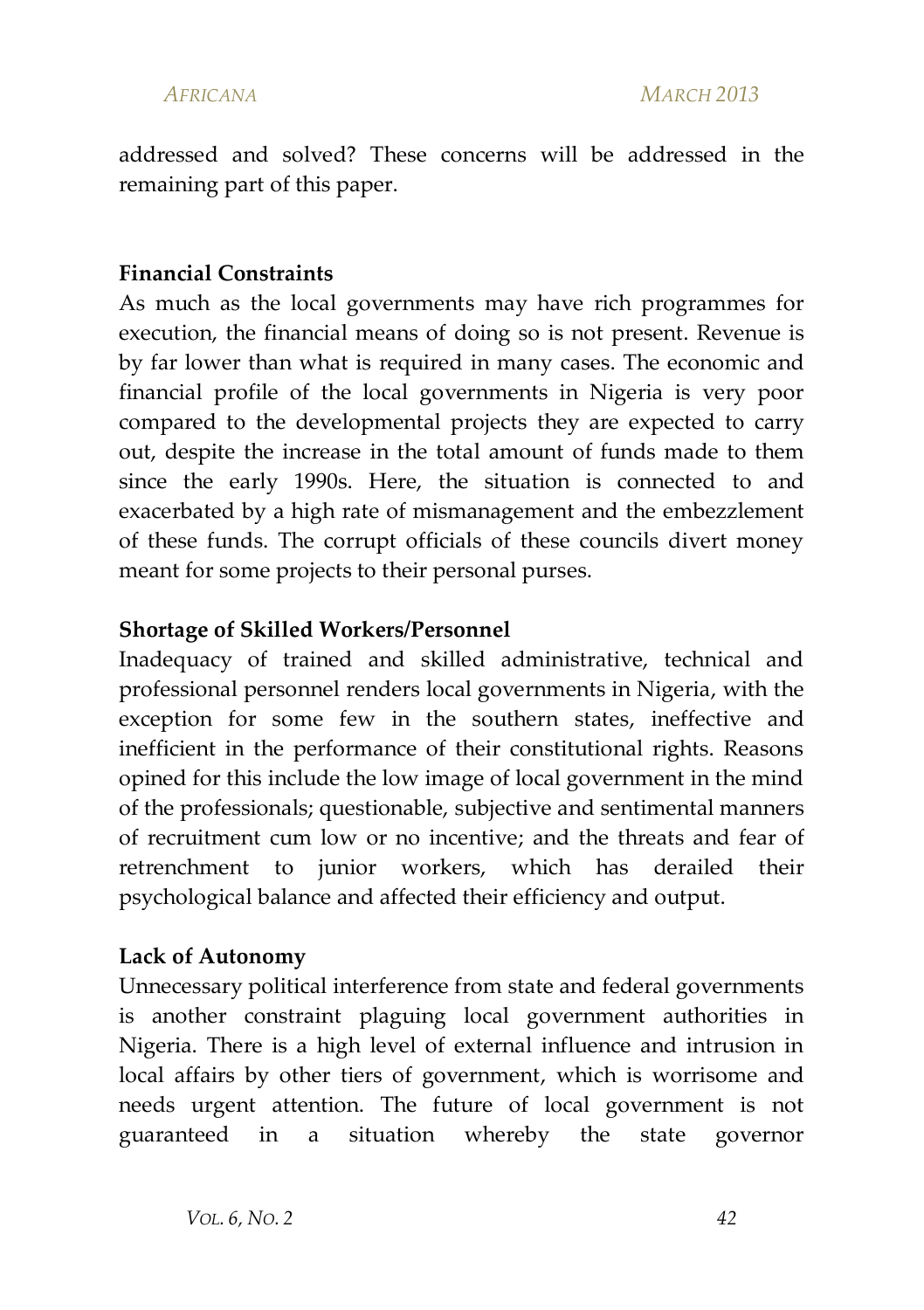unconstitutionally dissolves the elected council officer without any probe or investigations into false and bogus allegations. As a result, this level of government has a crisis of recognition and autonomy. The question here is: Is local government truly the third tier of government, or a ministry under its respective state government? In a true sense, local government in Nigeria lacks autonomous financial power. It is now considered as an extension of the state's ministry. The inherent nature of this problem has caused subservience, a situation where local government waits for the next directives from the state government before the former can think of, let alone embark on, developmental projects. Thus local government has been an object of control and directives. As a result, square pegs are put into round holes in appointments to posts, which are mainly based on political party patronage.

#### **Laissez-Faire Attitude to Work and Wide-Range of Indiscipline**

That the third tier of government has been tagged the home of indiscipline is well pronounced among the workers. Little or no commitment to duty has become the rule rather than an exception; this includes senior officers.. Some may travel over the weekend and not bother to return to work until Tuesday the following week, and the junior ones are very carefree in the habit of truancy regarding their jobs. Offices have been turned to marketplaces where officers hawk their goods freely. The rules that guide moral conduct and professional ethics seem to have been on sabbatical and at worst become a cobweb that is too weak to tame the monstrous activities of the workers. Indiscriminate lustful desires are noticeable among the workers. Relationships between super-ordinates and subordinates have been strained. Strict instructions handed down from the top echelon to the bottom are either not followed or treated with levity as a result of the immoral relationship between the boss and subordinates. Official duties are seen as an extension of private leisure. A laissez-faire attitude at work has arrested the efficiency of local government and has drastically affected its performance.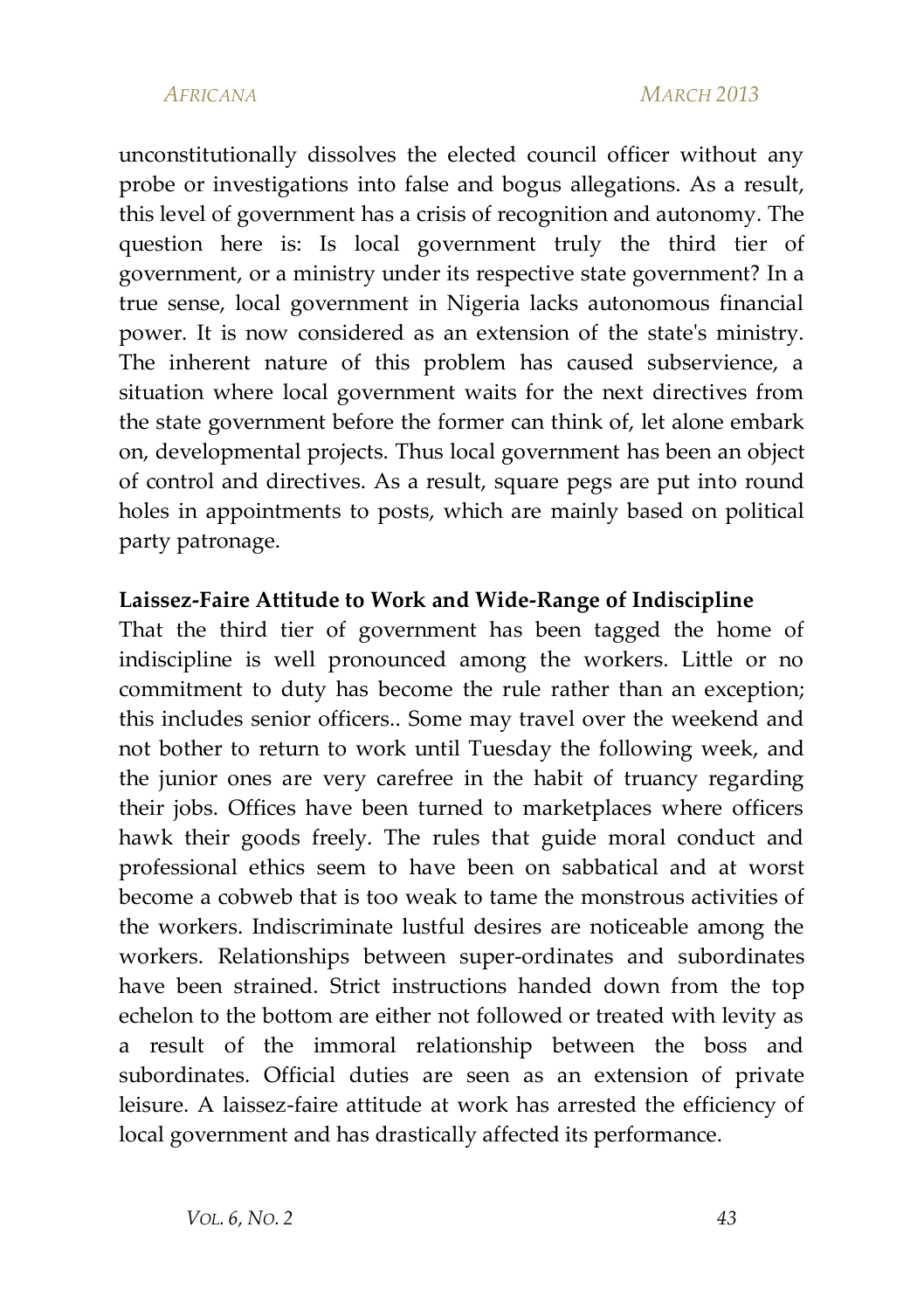### **Lack of Continuity by Succeeding Governments**

One of the problems facing local governments nationwide is the lack of continuity of government programmes and projects by succeeding governments. This disruption leads to economic and mental waste as well as the retrogression of development. Projects are done not according to or as demanded by the people but, regrettably, in tune with the selfish ends and aggrandizement of the political leadership in collaboration with the senior bureaucrats at the local government level of administration. Priorities are being misplaced.

### **Problems of Participation and Involvement**

For over ten years, different terminologies have been used to justify people's participation at the grassroots level: "development from below," "bottom-up approach to development," "popular participation," "bringing government closer to the people," and other catchphrases have been used to argue for people's involvement in the affairs that directly affect them (Lawal, 2000:66). From all manner of convictions, we can observe that the involvement of people in the affairs and running of local government in Nigeria is nonfigurative and theoretical rather than active and practical. Local government prepares estimates for its revenues and expenditures without properly consulting the people's potential needs and problems. Different arguments have been put forward as to the responsibility for non-involvement of people in their own affairs. These include: loss of interest in the projects that do not benefit the chairmen and their cohorts; the belief by the officials that people are ignorant, illiterate and unenlightened; and the lack of political will by the leadership to run an open administration due to their selfish interests coupled with the poverty of socio-political philosophy for change.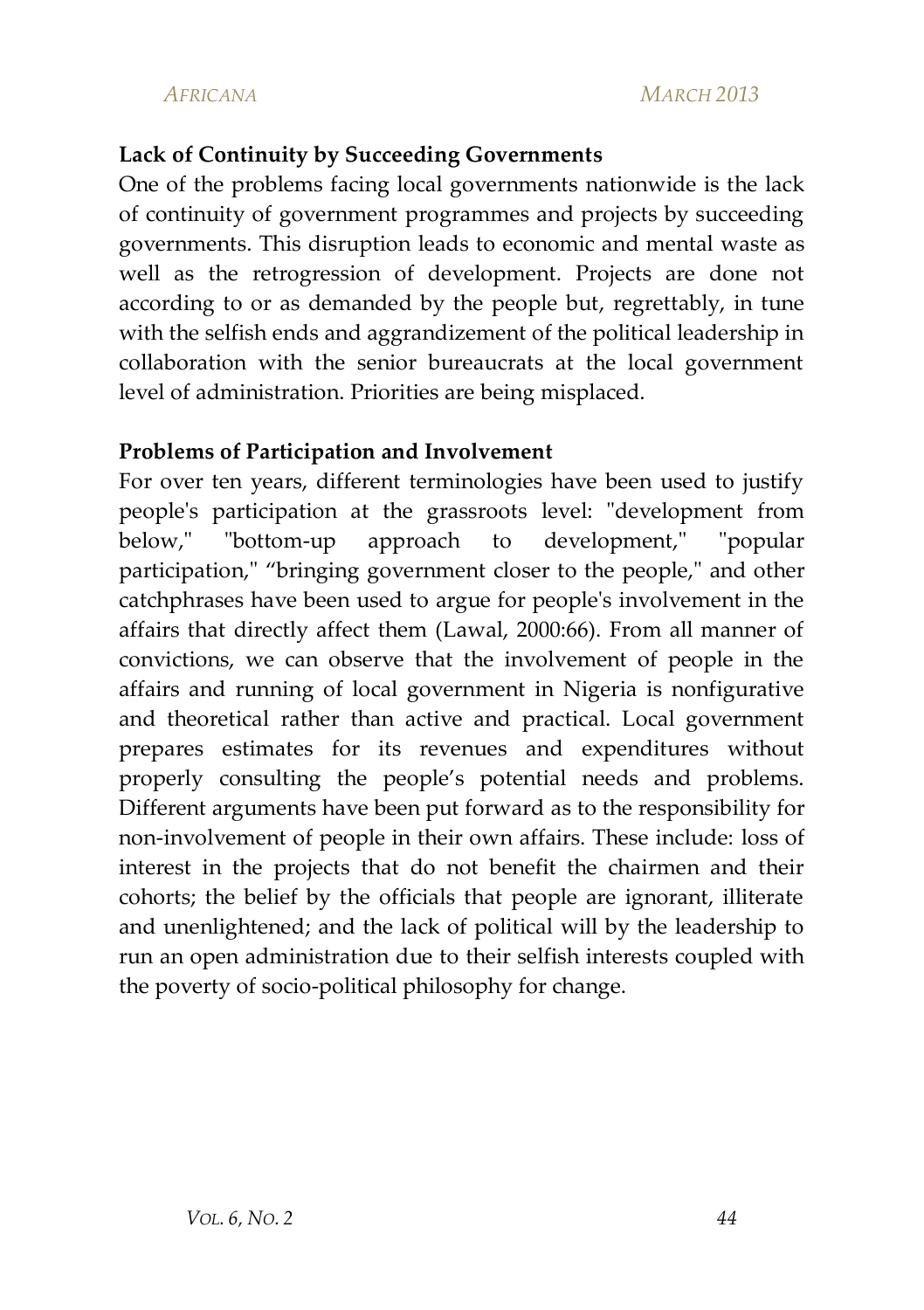#### **Prospects and a Way Forward**

In order to consolidate the gains made in local governance over the years and to reposition it for greater performance, there is a need to suggest a way forward and evaluate prospects. Unfortunately, local governments have demonstrated incompetence despite the basic rationale behind their creation: to meet the needs of the people at the grassroots. It is therefore desirable to suggest ways through which local governments can come out from this indolence and doldrum.

First, local government, as a third-tier government, should not be scrapped or changed to local administration; it should be strengthened and democratized instead. Officials of the local government should always be elected and not appointed.

Second, there is the need to put a mechanism in place to promote transparency and accountability at all levels of governance. Statutory allocation of local government councils should be reviewed upward and inward, for the improvement of Internally Generated Revenue (IGR) and for self-financial reliance. In addition, prompt release of allocations from federation accounts should be looked into to avoid delay in executing council developmental projects. Local councils are also advised to look for ways of attracting industries to their areas which will propel economic development, employment and increase their revenue base. In this regard, it will be crucial to strengthen institutions' horizontal accountability and anti-corruption bodies in order to build up the economic and revenue base of the councils. Civil society organizations, particularly at the local level, should be reoriented and empowered to hold elected officials accountable.

Third, there is a great need to reform the structure of government at all levels. This will require a comprehensive review of the 1999 Constitution. For example, Section 7 of the 1999 Constitution that places local government under state government has made the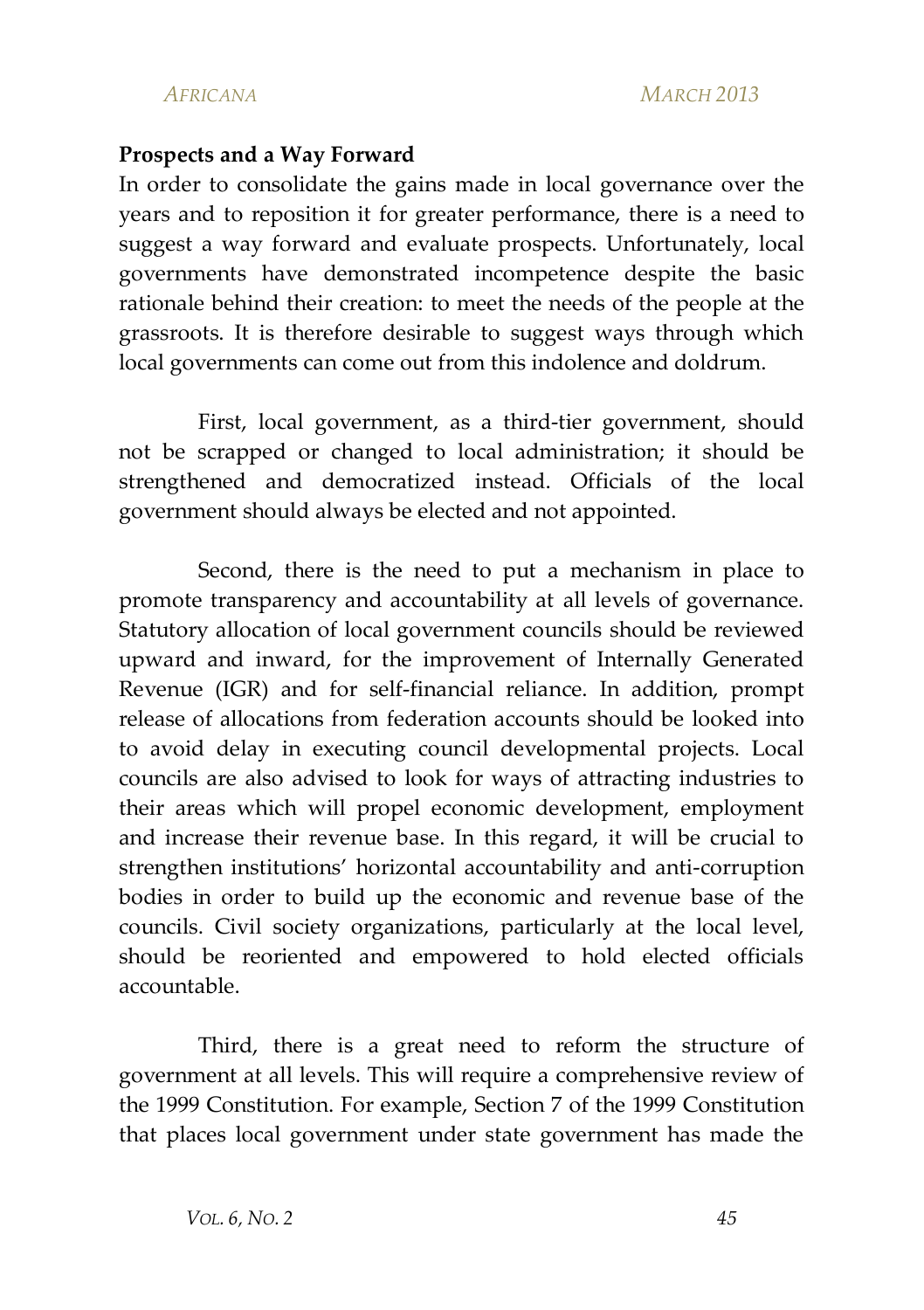#### *AFRICANA MARCH 2013*

former a mere appendage of the latter. Executive and legislative bodies should display the political will and commitment to reform the 1999 Constitution, which has been criticized by all strands of society. The reform of the Constitution will address other issues that are germane to good governance, such as party financing, campaign financing, and a proper electoral system.

Fourth, local government should have total autonomy. This will allow and guarantee its survival and provide it with remedies for the problems highlighted above. There are good prospects for Nigerian local government systems. These include: convenient grassroots governance; quick execution of projects without the bottlenecks often encountered in getting approval from the state; provision of essential services to the public by the local government councils; and awareness of the community's responsiveness and participation. By and large, there will be no bureaucracy with regards to the release of funds for social services.

Fifth, government should place a high premium on the participation of the people in all governance and development issues. Workers in local councils should be adequately motivated in order to prepare them for the task of service delivery. Workers occupy important positions in the production process in any organization. They are the ones that make things happen because they put life into raw materials and change its form to satisfy human needs.

Finally, the electorate should be educated and enlightened of the danger inherent in money politics. They should endeavour to vote for people of proven integrity rather than compromising their future and that of generations unborn. It is the belief of this paper that strict observance to these suggestions can lift local councils from their relegated position as tools of manipulation to the status of instruments of change and development at the grassroots level.